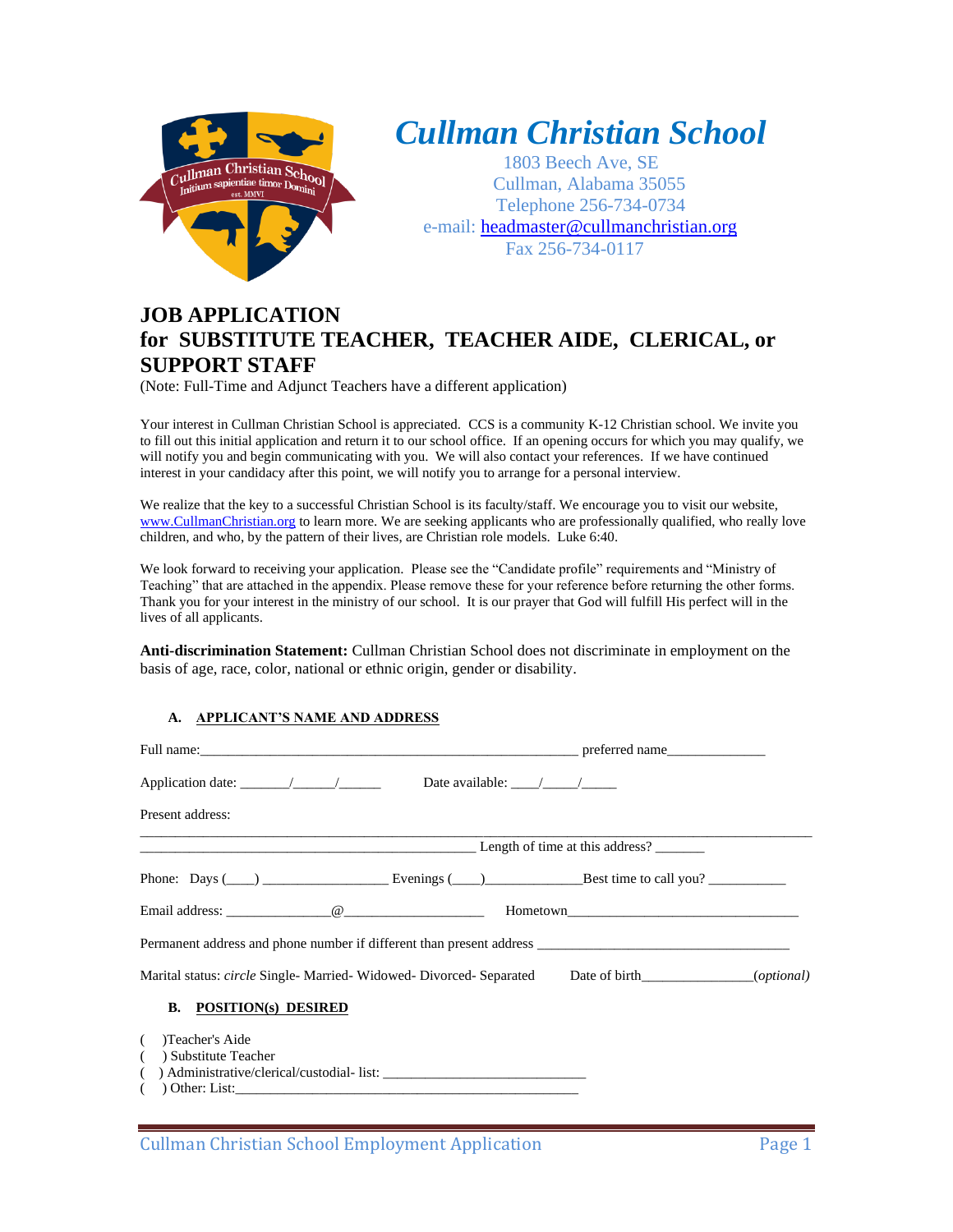How did you learn about the position for which you are applying?

U.S. citizen\_\_\_\_, Non-U.S. citizen \_\_\_if noncitizen, can you submit verification of your legal right to work in the USA? Yes  $\_\_\_\$  No  $\_\_\_\$ 

Please list activities or sports for which you would be capable and willing to direct, sponsor or coach. (Indicate grade or ability levels):

What would you like to be doing five years from now?

#### **CHRISTIAN BACKGROUND**

1. In your *own* handwriting, briefly give your Christian testimony.

2. Please describe how/what you would explain as God's plan of salvation to one of your students.

3. Please carefully read our Statement of Faith below and indicate your degree of support.

**1. We believe in the inspiration and authority of Scripture.** The Bible is the written Word of God, without error and infallible, and the divine authority in all matters of faith and life.

**2. We believe in one God who exists in three persons.** God the Father, God the Son, and God the Holy Spirit are the same in substance, equal in power and glory.

**3. We believe in the majesty and sovereignty of God.** The personal Triune God of the Bible owns and controls all things according to the counsel of His will.

**4. We believe that God created the universe out of nothing.** God alone has existed from all eternity past and in His wisdom decided to create the universe using nothing which had pre-existed.

**5. We believe that mankind was created by God.** Man did not evolve from other species but was created by God. He was created with dignity in that he was made in God's image and created in humility in that his purpose was and still is to glorify God and to enjoy Him forever.

**6. We believe in the fall of mankind into sin.** The voluntary sin of Adam resulted in mankind's total depravity. Thus, all men are sinners and are not able to please God on their own merit or save themselves. **7. We believe in God's gracious plan of salvation.** God in His mercy chose to provide a means of salvation for mankind through the substitutionary atonement of Christ. Jesus Christ died on a cross to save us from our sins and He is the only mediator between God and man.

**8. We believe that God applies the salvation earned by Christ to us through the Holy Spirit.** The Holy Spirit calls us to Himself, convincing us of our sin, and persuading and enabling us to receive Jesus Christ by faith.

**9. We believe that we are justified and sanctified by faith in Jesus Christ alone.** God declares sinners righteous through the perfect obedience of Christ and He then works His power in them, enabling them to progress in holiness through the Word and Spirit.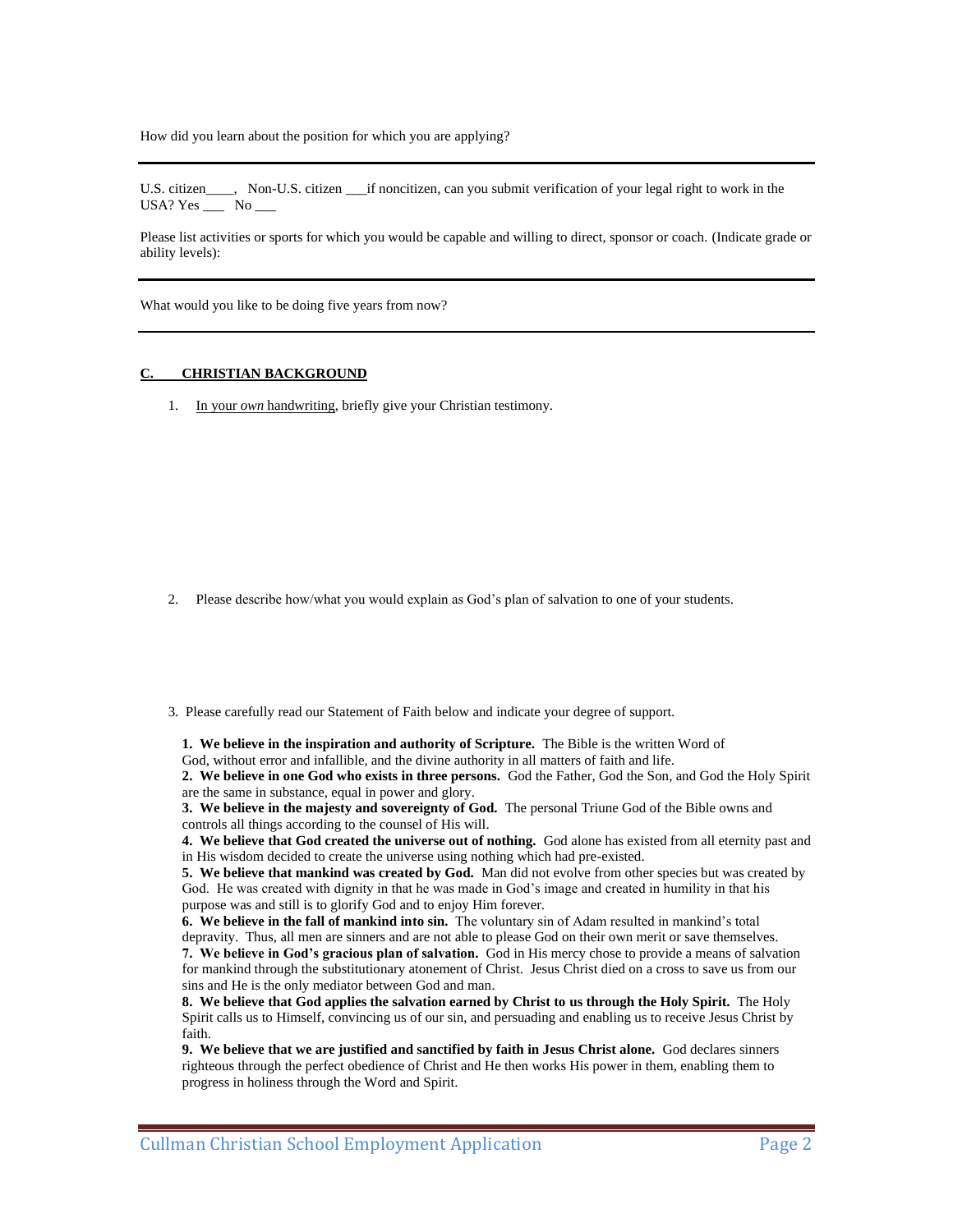**10. We believe in Second Coming of Jesus Christ to judge the world.** Christ will bring all things to consummation at the judgment, taking His own to be with Him in the new heavens and new earth. All others will be cast into hell forever.

\_\_\_ I fully support the Statement as written without mental reservations.

 \_\_\_ I support the statement except for the area(s) listed and explained below. (The exceptions represent either disagreements or items for which I have not yet formed an opinion or conviction.)

 Do you believe the Bible to be the ONLY inspired and infallible Word of God, our final authority in all matters of faith, truth and conduct? Yes \_\_\_ No \_\_

Denominational preference? \_\_\_\_\_\_\_\_\_\_\_\_\_\_\_\_\_What is your local church affiliation? \_\_\_\_\_\_\_\_\_\_\_\_\_\_\_\_\_\_\_\_\_\_\_

Are you presently a member in good standing? \_\_\_\_\_\_\_ Years? \_\_\_\_\_\_\_

In what church activities are you involved and with what degree of regularity?

Describe your routine of personal Bible study and prayer.

What books have you read recently that have helped you spiritually?

#### **D. PROFESSIONAL QUALIFICATIONS**

| What degree or degrees do you hold?<br>Degree                                                                                         | Date Received<br><b>Issuing Institution</b> |       |  |  |
|---------------------------------------------------------------------------------------------------------------------------------------|---------------------------------------------|-------|--|--|
| Teachers, sequentially list your teaching experience with most recent first.                                                          |                                             |       |  |  |
| School's Name                                                                                                                         | Grades or Subjects                          | Dates |  |  |
|                                                                                                                                       |                                             |       |  |  |
|                                                                                                                                       |                                             |       |  |  |
| Do you have a valid Teaching Certificate? What level? Remains valid for years.<br>Please attach photocopies of any certificates held. |                                             |       |  |  |

E. **PERSONAL PHILOSOPHY** *Please succinctly answer in one paragraph.* Why do you wish to teach or work in a Christian school?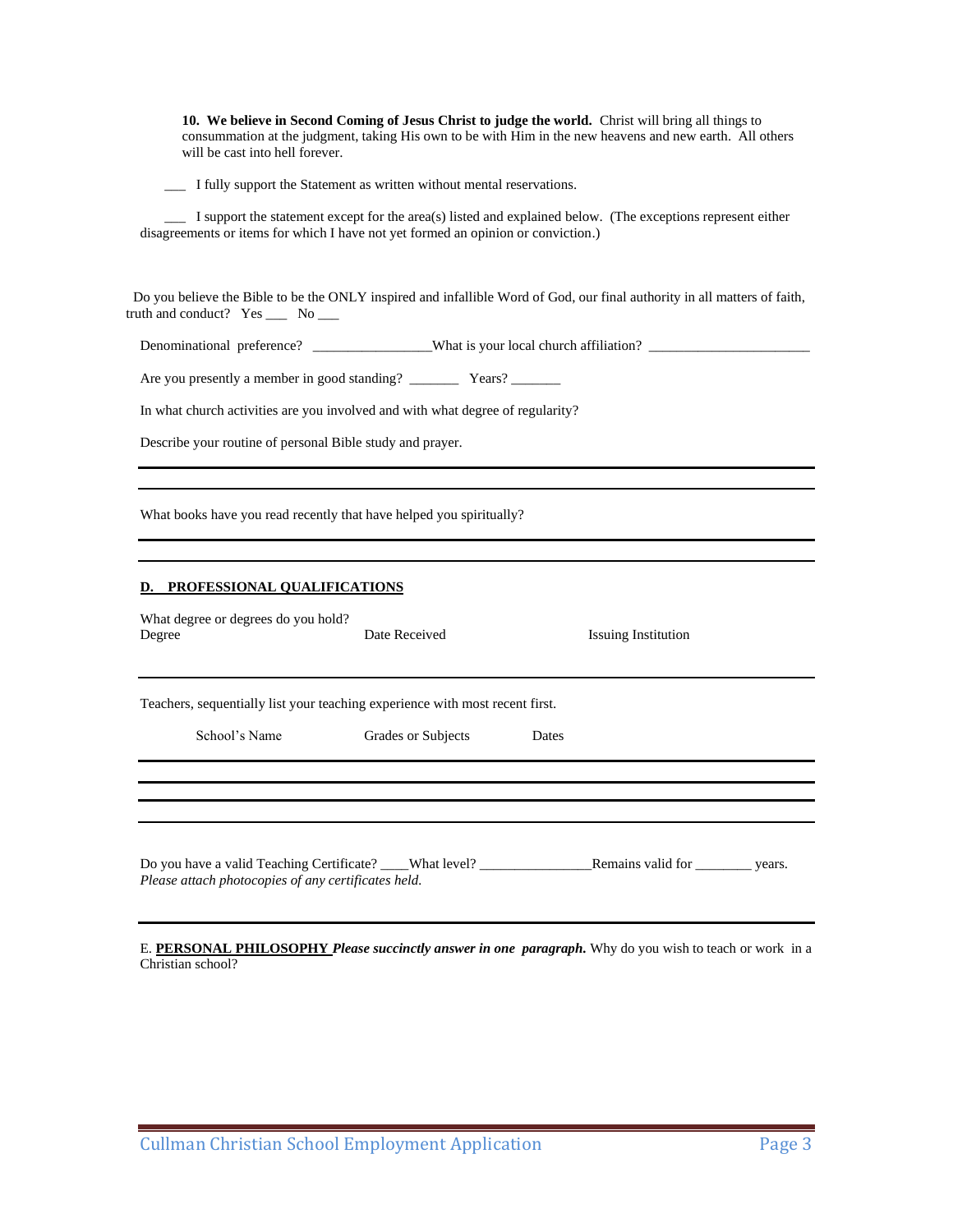### F. **EMPLOYMENT HISTORY**

*Please start with your current or most recent employer and work backwards for the past ten years. If necessary, you may attach a separate copy following the same format.*

Have you ever worked under a different name for any of the employers you have listed? If so, what was the name or names? \_\_\_\_\_\_\_\_\_\_\_\_\_\_\_\_\_\_\_\_\_\_\_\_\_\_\_\_\_\_\_\_\_\_\_\_\_\_\_\_\_\_\_\_\_\_\_\_\_\_\_\_\_\_\_\_\_\_\_\_\_

Are you holding or have you already signed a contract for next year with any other educational institution?  $Yes$  No \_\_\_\_.

#### **G. PERSONAL REFERENCES**

Do not list family members or relatives for references. You will also need to sign the Reference Release Form that is attached and return it with this application. Give three references that are qualified to speak of your spiritual experience and Christian service. List your current pastor first.

| Name                           | Complete Address                                                                                                  |                               | Phone number   | E-mail address |
|--------------------------------|-------------------------------------------------------------------------------------------------------------------|-------------------------------|----------------|----------------|
|                                |                                                                                                                   |                               |                |                |
|                                |                                                                                                                   |                               |                |                |
|                                |                                                                                                                   |                               |                |                |
| principal or supervisor first. | Give three references that are qualified to speak of your professional training and experience. List your current |                               |                |                |
| Name                           |                                                                                                                   | Complete Address Phone number | E-mail address |                |
|                                |                                                                                                                   |                               |                |                |
|                                |                                                                                                                   |                               |                |                |
|                                |                                                                                                                   |                               |                |                |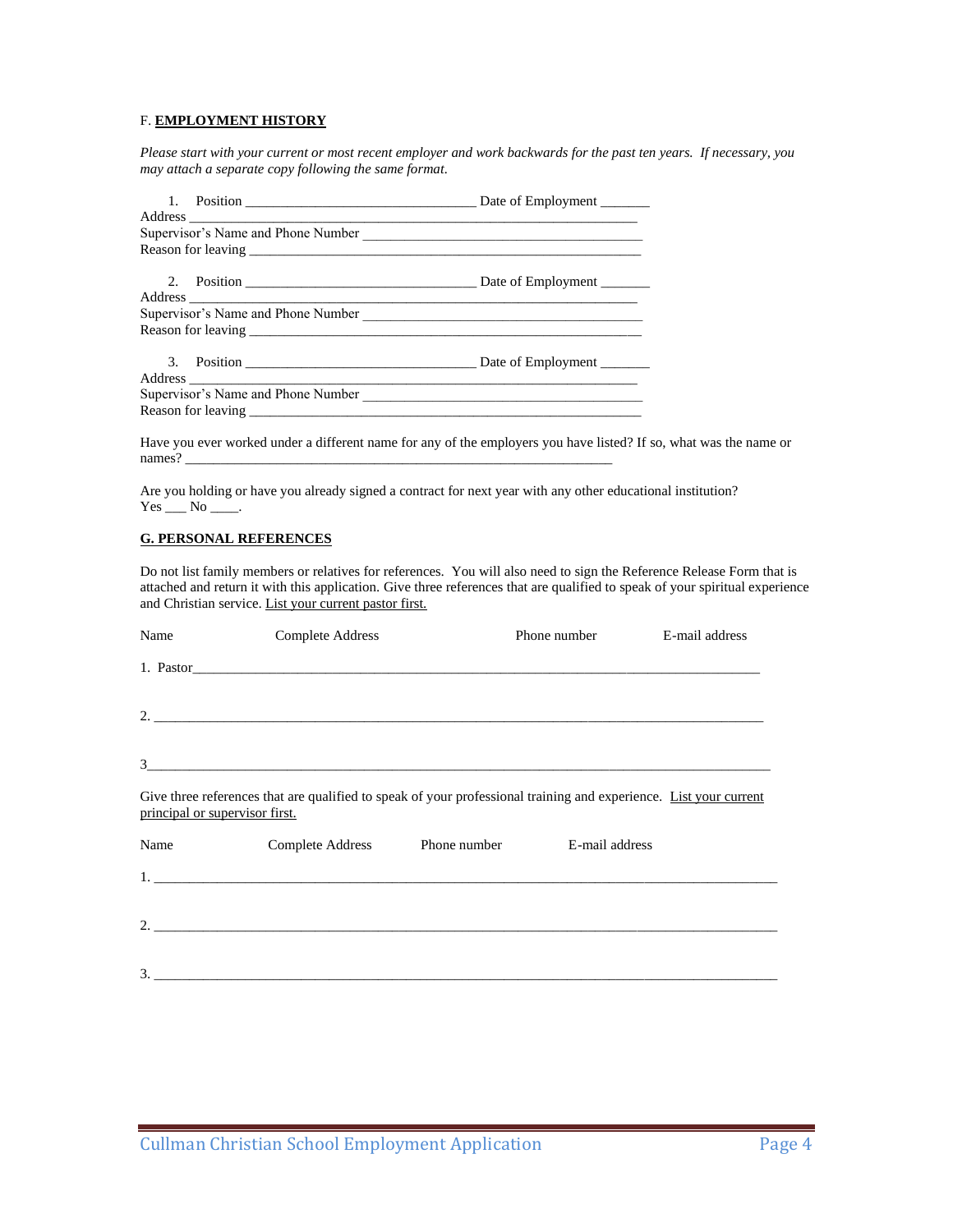### H . **PERSONAL INFORMATION** – *All answers are confidential*

*If your answer is "yes" to any of the questions in this section, please attach a separate sheet indicating the nature of the suit, offense, date, court and disposition or other appropriate explanation. A conviction will not automatically be a bar to employment. Factors such as your age at the time of the crime, seriousness and nature of the violation, time elapsed since the crime, job relatedness and subsequent rehabilitation will be considered.*

Are you presently being investigated or under a procedure to consider your discharge for misconduct by your present employer? Yes \_\_\_\_ No \_\_\_\_

Has any employer ever subjected you to disciplinary action, suspended, terminated, or asked you to leave your job or volunteer position on the grounds of any unlawful sexual behavior, or violation of an employer's sexual misconduct or harassment policy? Yes \_\_\_\_\_\_ No \_\_\_\_\_

Have you ever been charged in civil or criminal proceedings with improprieties regarding children?  $Yes$  No \_\_\_\_\_\_\_

Have you ever entered a plea of guilty, a plea of "no contest"(no lo contend ere), or has any court ever deferred further proceedings without entering a finding of guilty and placed you on probation or in a public service or education program for  $\underline{\text{any}}$  crime other than minor traffic offense? Yes \_\_\_ No \_\_\_

Have you ever been suspended, discharged, or resigned in lieu of discharge from any position?  $Yes$  No \_\_\_\_\_.

Is there any reason why you might be unable to perform the essential duties and responsibilities of the position for which you are applying? Yes \_\_\_ No \_\_\_\_. If yes, please explain.

Please list your hobbies and personal interests.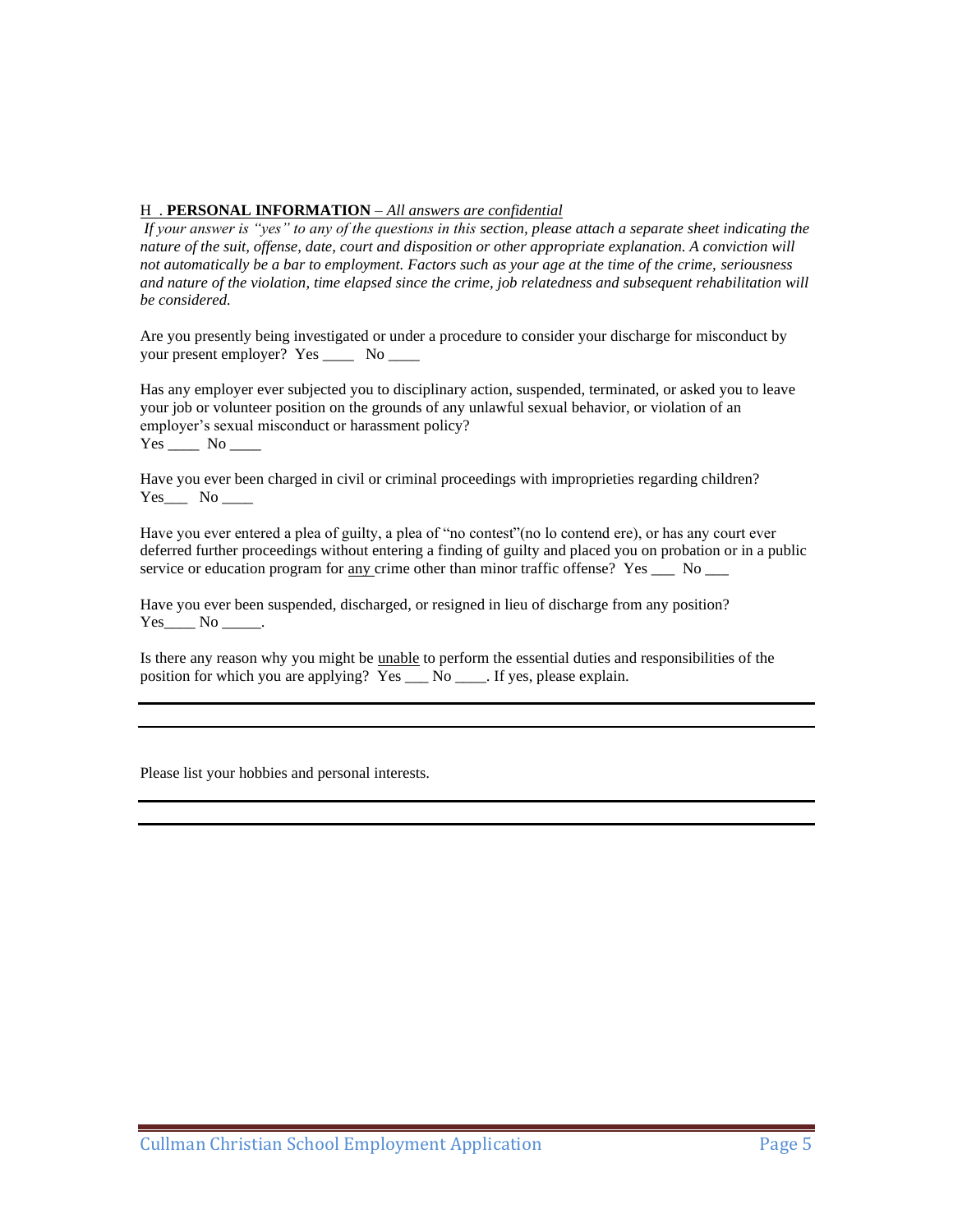

# **AUTHORIZATION TO RELEASE REFERENCE INFORMATION**

I have made application for a position as a teacher with Cullman Christian School. I have authorized the school to investigate references, work records, evaluation, education and other matters related to my suitability for employment.

I authorize references and my former employers to disclose any and all employment records, performance reviews, letters, reports, and other information related to my life and employment, without giving me prior notice of such disclosure

I certify that I have carefully read and do understand the above statements and agree to hold harmless the sender and Cullman Christian School.

| Applicant's Name (Print) |  |
|--------------------------|--|
|--------------------------|--|

Applicant's Signature

Applicant's Social Security Number

| Date |
|------|
|------|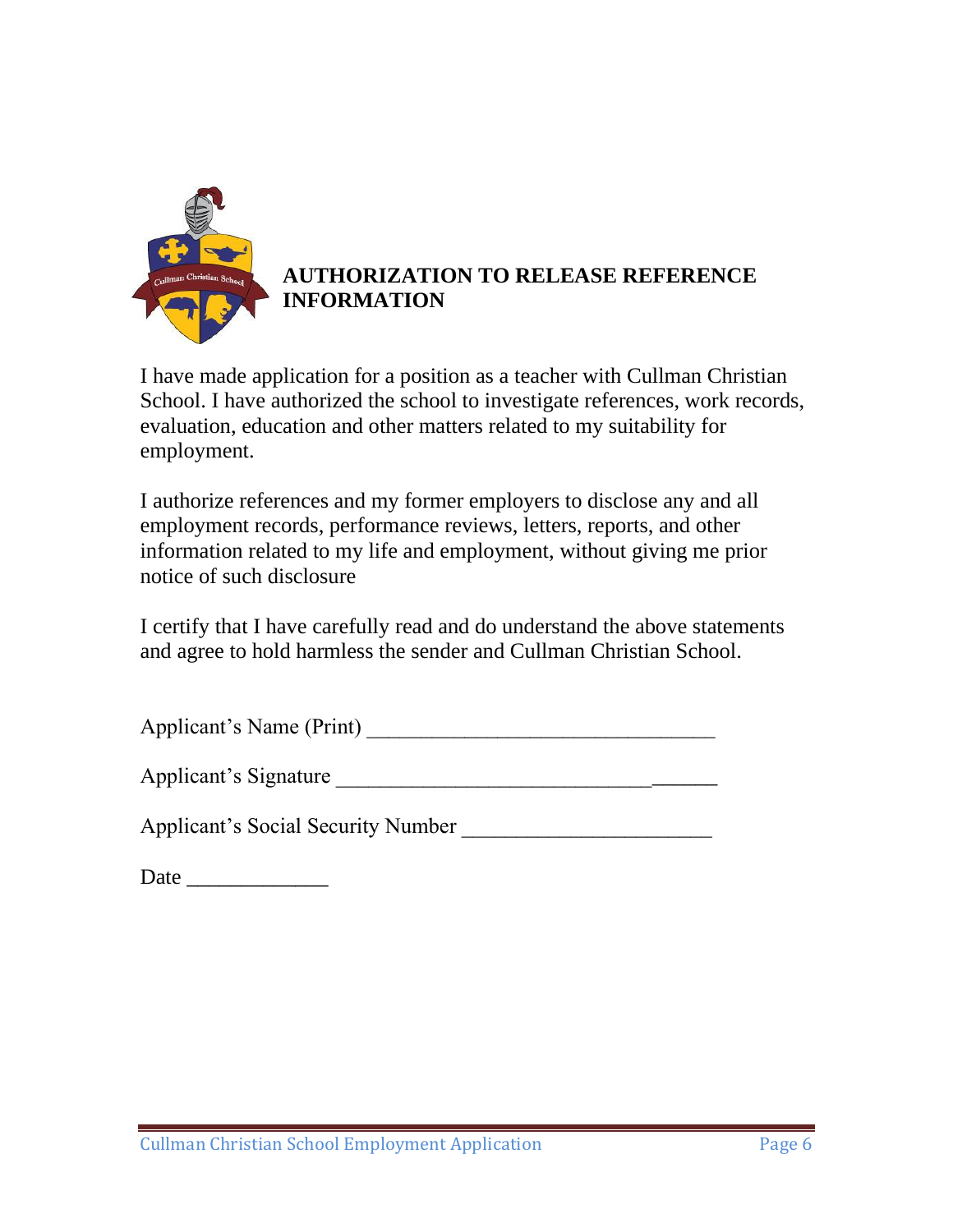# **APPLICANT'S CERTIFICATION AND AGREEMENT**

I understand that Cullman Christian School does not discriminate in its employment practices against any person because of race, color, national or ethnic origin, gender, age or qualified disability.

I hereby certify that the facts set forth in this application process are true and complete to the best of my knowledge. I understand that falsification of any statement or omission of fact may prevent me from being hired, may subject me to immediate dismissal regardless of the time elapsed before discovery. If I am released under these circumstances, I further understand and agree that I will be paid and receive benefits only through the day of release.

I authorize Cullman Christian School to thoroughly interview the primary references which I have listed, and secondary references mentioned through interviews with primary references, or other individuals who know me and have knowledge regarding my testimony and work record. I also authorize the school to thoroughly investigate my work records and evaluations, my educational preparation, and other matters related to my suitability for the position.

I authorize my references and my former employers to disclose to the school any and all employment records, performance reviews, letters, reports, and other information related to my life and employment, without giving me prior notice of such disclosure. In addition, I hereby release the school my former employers, references, and all other parties from any claims, demands, or liabilities arising out of or in any way related to such investigation or disclosure. I waive the right to ever personally view any references given to the school.

Since I will be working with children, I understand that I must submit to a fingerprint check by the FBI and possibly other federal and state authorities. I agree to fully cooperate in providing and recording as many sets of my fingerprints as is necessary for such an investigation. I authorize the school to conduct a criminal records check. I understand and agree that any offer of employment that I may receive from the school is conditioned upon the receipt of background information, including criminal background information. The school may refuse employment or terminate conditionally employment if the school deems any background information unfavorable or that it could reflect adversely on the school or on me as a Christian role model.

I declare that during the past year I have not engaged in, at current time I am not engaging in, and promise that I will not during the term of my employment or volunteering, engage in inappropriate sexual conduct which are contrary to our religious beliefs. Inappropriate conduct includes, but is not limited to, such behaviors as the following: heterosexual activity outside of marriage (e.g. premarital sex, cohabitation, and extramarital sex), homosexual or lesbian sexual activity, sexual harassment, use or viewing of pornographic material or websites, or sexual abuse or improprieties toward minors as defined by Scripture and federal or state law.

I declare that the above statement is factual and true. My signature below indicates that I meet the moral integrity standards and Christian role model lifestyle requirements of Cullman Christian School.

I understand that this is only an application for employment and that no employment contract is being offered at this time.

I certify that I have carefully read and do understand the above statements.

| Jate |  |
|------|--|
|      |  |

Cullman Christian School Employment Application **Page 7** Page 7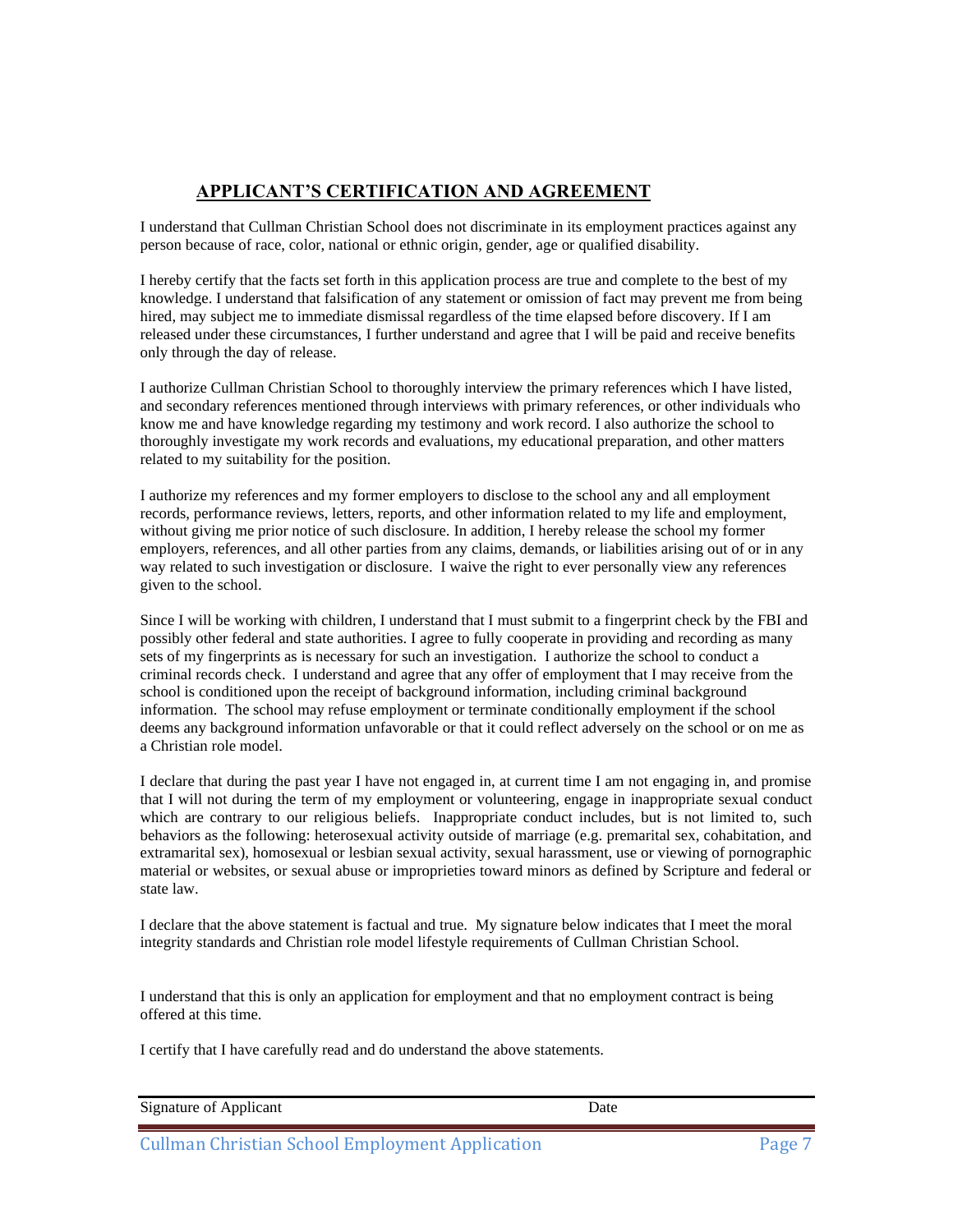# **APPENDIX**

*Please detach the following and keep this appendix for your reference. Please return the previous pages to begin the hiring process.*

# **The Ministry of Teaching**

Teachers and school administrators are called by God to help raise up the young in the ways of faith. Jesus, the Savior, was also a teacher. He gathered his disciples and others around him and taught with such conviction and truth that the "many who heard him were astonished, saying, "Where did this man get all this? What is the wisdom given to him? What mighty works are wrought by his hand!" (Mark 6:2). His apostles, likewise, were teachers and gave witness "with great power," through their words and their deeds, and "gave their testimony to the resurrection of the Lord Jesus, and great grace was upon them all" (Acts 4:33).

The ministry of teaching obligates the teacher to assist his or her students in understanding not only mathematics or physics, but how the order and discipline of mathematics or physics reveals the mind of God. It obligates one not only to instruct in geography and history, but to inculcate the faith by helping the students know that God created the mountains, the sea, the rivers, the deserts, the forests, the plains, and all of the creatures that inhabit them, and to learn that human discoveries, empires, conflicts, and social movements are measured by the divinely ordained order. The ministry of teaching requires one not only to help students acquire skill in spelling, reading, grammar, and writing, but to understand that human language is a primary means by which students might explore the wonders of poetry and narrative and Sacred Scripture itself-all of which indirectly or directly disclose salvation history. Regardless of the subject, true teachers minister to their students by helping them follow Paul's admonition:

> *Finally, brethren, whatever is true, whatever is honorable, whatever is just, whatever is pure, whatever is lovely, whatever is gracious, if there is any excellence, if there is anything worthy of praise, think about these things. What you have learned and received and heard and seen in me, do; and the God of peace will be with you*. (Phil. 4:8-9)

Teachers in a Christian school must be ever mindful that they instruct not only through rational explanation of formal subject material but even more powerfully through word, deed, example, and shared experience. Simply put, they teach the faith by modeling the faith and by modeling faithfulness. This is why teachers, even before their first meeting with students, must subscribe to the school's Statement of Faith. This is why teachers are required to give a godly example, both at school and away. Teachers must teach truth and avoid falsehood.

> "*Therefore, putting away falsehood, let everyone speak the truth with his neighbor, for we are members one of another…Let no evil talk come out of your mouths, but only such as is good for edifying, as fits the occasion, that it may impart grace to those who hear"* (Ephesians 4:25,29).

Teachers minister to their students by providing them with faith experiences. They lead the youth in prayer, praise, and mercy. Paul urged Christians to "Let all bitterness and wrath and anger and clamor and slander to be put away from you, with all malice, and be kind to one another, tenderhearted, forgiving one another, as God in Christ forgave you" (Ephesians 4:31-32). Teachers also model the Christian life by being active in their own church community and by serving as an intermediary assisting their students in becoming active in their respective church communities so that those students might be further nurtured in faith with their friends and family around them.

#### **Candidate Profile:**

**Spiritually,** all candidates should possess characteristics that reflect:

- A strong, clear Christian testimony
- Acceptance without reservation CCS Statement of Faith
- A mature, godly spirit
- Participation in a local, evangelical church

**Professionally,** the candidate shall be able to perform each essential duty satisfactorily. The requirements listed are representative of the knowledge, skill, and/ability required.

• Good verbal and written communication skills